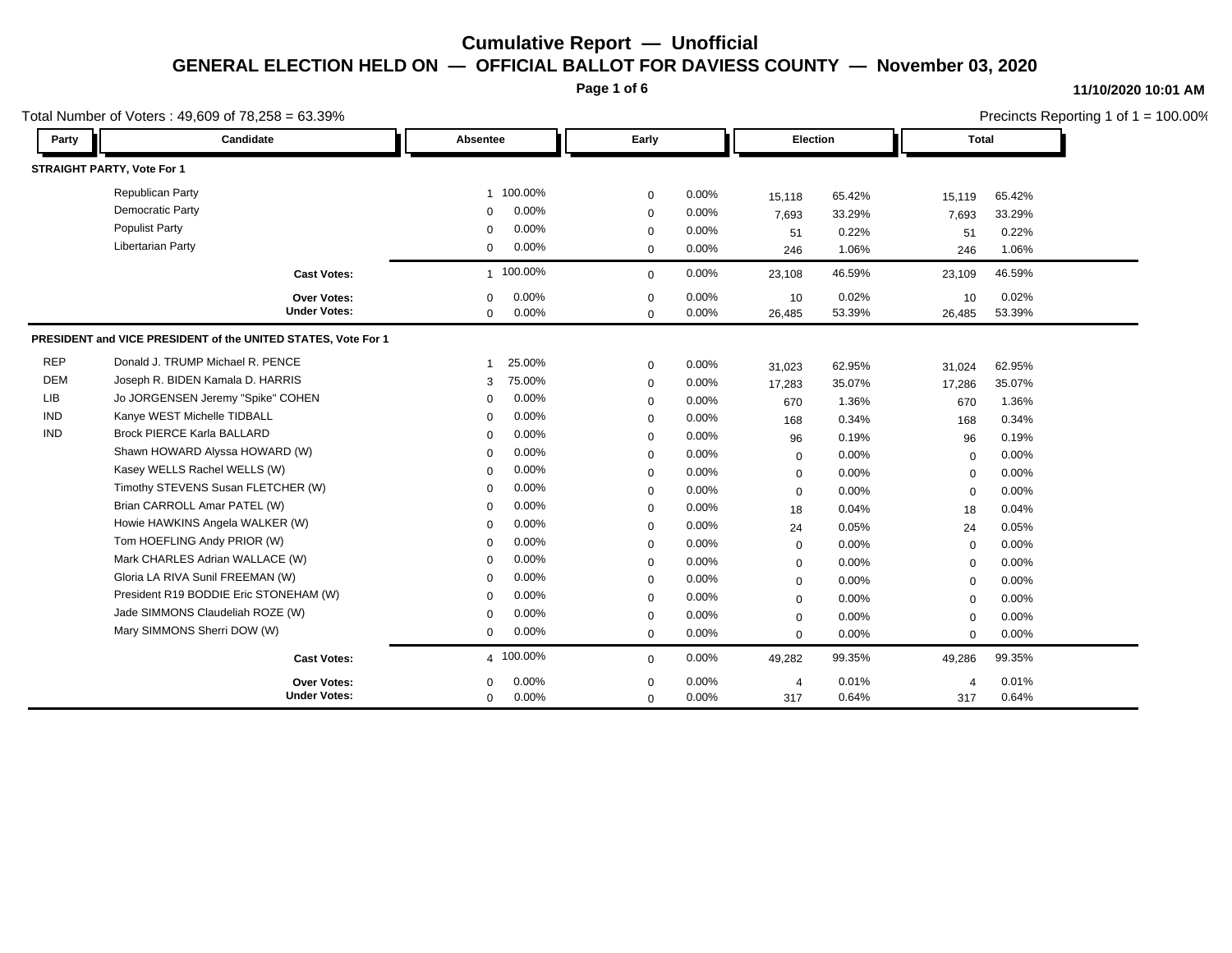**Page 2 of 6**

#### **11/10/2020 10:01 AM**

|            | Total Number of Voters: 49,609 of 78,258 = 63.39%                               |                     |                          |             |       |                  |         | Precincts Reporting 1 of 1 = 100.00% |         |  |  |
|------------|---------------------------------------------------------------------------------|---------------------|--------------------------|-------------|-------|------------------|---------|--------------------------------------|---------|--|--|
| Party      | Candidate                                                                       |                     | Early<br>Absentee        |             |       | Election         |         | Total                                |         |  |  |
|            | UNITED STATES SENATOR, Vote For 1                                               |                     |                          |             |       |                  |         |                                      |         |  |  |
| <b>REP</b> | Mitch McCONNELL                                                                 |                     | 25.00%<br>$\overline{1}$ | $\mathbf 0$ | 0.00% | 28,085           | 56.99%  | 28,086                               | 56.98%  |  |  |
| DEM        | Amy McGRATH                                                                     |                     | 75.00%<br>3              | $\mathbf 0$ | 0.00% | 18,380           | 37.29%  | 18,383                               | 37.30%  |  |  |
| LIB        | <b>Brad BARRON</b>                                                              |                     | 0.00%<br>0               | $\mathbf 0$ | 0.00% | 2,819            | 5.72%   | 2,819                                | 5.72%   |  |  |
|            | Randall TEEGARDEN (W)                                                           |                     | 0.00%<br>$\mathbf 0$     | $\mathbf 0$ | 0.00% | $\mathbf 0$      | 0.00%   | $\mathbf 0$                          | 0.00%   |  |  |
|            | Paul FRANGEDAKIS (W)                                                            |                     | 0.00%<br>$\mathbf 0$     | $\mathbf 0$ | 0.00% | $\mathbf 0$      | 0.00%   | $\mathbf 0$                          | 0.00%   |  |  |
|            | Daniel COBBLE (W)                                                               |                     | 0.00%<br>$\mathbf 0$     | $\mathbf 0$ | 0.00% | $\mathbf 0$      | 0.00%   | $\mathbf 0$                          | 0.00%   |  |  |
|            | Harold FITZPATRICK (W)                                                          |                     | 0.00%<br>$\mathbf 0$     | $\mathbf 0$ | 0.00% | $\mathbf 0$      | 0.00%   | $\mathbf 0$                          | 0.00%   |  |  |
|            | Demetra WYSINGER (W)                                                            |                     | 0.00%<br>$\mathbf 0$     | $\mathbf 0$ | 0.00% | $\Omega$         | 0.00%   | $\mathbf 0$                          | 0.00%   |  |  |
|            |                                                                                 | <b>Cast Votes:</b>  | 4 100.00%                | $\mathbf 0$ | 0.00% | 49,284           | 99.36%  | 49,288                               | 99.36%  |  |  |
|            |                                                                                 | <b>Over Votes:</b>  | 0.00%<br>$\mathbf 0$     | $\mathbf 0$ | 0.00% | 9                | 0.02%   | 9                                    | 0.02%   |  |  |
|            |                                                                                 | <b>Under Votes:</b> | $\mathbf 0$<br>$0.00\%$  | $\Omega$    | 0.00% | 307              | 0.62%   | 307                                  | 0.62%   |  |  |
|            | UNITED STATES REPRESENTATIVE in CONGRESS 2nd Congressional District, Vote For 1 |                     |                          |             |       |                  |         |                                      |         |  |  |
| <b>REP</b> | S. Brett GUTHRIE                                                                |                     | 50.00%<br>$\overline{2}$ | $\mathbf 0$ | 0.00% | 32,382           | 66.52%  | 32,384                               | 66.52%  |  |  |
| <b>DEM</b> | Hank LINDERMAN                                                                  |                     | 50.00%<br>2              | $\mathbf 0$ | 0.00% | 14,833           | 30.47%  | 14,835                               | 30.47%  |  |  |
| POP        | Lewis CARTER                                                                    |                     | $0.00\%$<br>$\mathbf 0$  | $\mathbf 0$ | 0.00% | 375              | 0.77%   | 375                                  | 0.77%   |  |  |
| <b>LIB</b> | <b>Robert Lee PERRY</b>                                                         |                     | 0.00%<br>$\mathbf 0$     | $\mathbf 0$ | 0.00% | 1,088            | 2.24%   | 1,088                                | 2.23%   |  |  |
|            | Poet TRIBBLE (W)                                                                |                     | 0.00%<br>0               | $\mathbf 0$ | 0.00% | $\mathbf 0$      | 0.00%   | $\mathbf 0$                          | 0.00%   |  |  |
|            |                                                                                 | <b>Cast Votes:</b>  | 4 100.00%                | $\mathbf 0$ | 0.00% | 48,678           | 98.14%  | 48,682                               | 98.14%  |  |  |
|            |                                                                                 | <b>Over Votes:</b>  | 0.00%<br>0               | $\mathbf 0$ | 0.00% | 14               | 0.03%   | 14                                   | 0.03%   |  |  |
|            |                                                                                 | <b>Under Votes:</b> | 0.00%<br>0               | $\mathbf 0$ | 0.00% | 908              | 1.83%   | 908                                  | 1.83%   |  |  |
|            | STATE REPRESENTATIVE 7th Representative District, Vote For 1                    |                     |                          |             |       |                  |         |                                      |         |  |  |
| <b>REP</b> | Suzanne MILES                                                                   |                     | 2 100.00%                | $\mathbf 0$ | 0.00% | 10,883           | 100.00% | 10,885                               | 100.00% |  |  |
|            |                                                                                 | <b>Cast Votes:</b>  | 2 100.00%                | $\mathbf 0$ | 0.00% | 10,883           | 81.07%  | 10,885                               | 81.07%  |  |  |
|            |                                                                                 | Over Votes:         | 0.00%<br>0               | $\mathbf 0$ | 0.00% | $\overline{2}$   | 0.01%   | $\overline{2}$                       | 0.01%   |  |  |
|            |                                                                                 | <b>Under Votes:</b> | 0.00%<br>0               | $\mathbf 0$ | 0.00% | 2,540            | 18.92%  | 2,540                                | 18.92%  |  |  |
|            | STATE REPRESENTATIVE 11th Representative District, Vote For 1                   |                     |                          |             |       |                  |         |                                      |         |  |  |
| <b>REP</b> | Jonathan DIXON                                                                  |                     | $0.00\%$<br>0            | $\mathbf 0$ | 0.00% | 1,738            | 66.72%  | 1,738                                | 66.72%  |  |  |
| <b>DEM</b> | Robert "Rob" WIEDERSTEIN                                                        |                     | 0.00%<br>0               | $\mathbf 0$ | 0.00% | 867              | 33.28%  | 867                                  | 33.28%  |  |  |
|            |                                                                                 | <b>Cast Votes:</b>  | 0.00%<br>0               | $\mathbf 0$ | 0.00% | 2,605            | 97.13%  | 2,605                                | 97.13%  |  |  |
|            |                                                                                 | Over Votes:         | 0.00%<br>0               | $\mathbf 0$ | 0.00% | $\boldsymbol{0}$ | 0.00%   | $\mathbf 0$                          | 0.00%   |  |  |
|            |                                                                                 | <b>Under Votes:</b> | 0.00%<br>0               | $\mathbf 0$ | 0.00% | 77               | 2.87%   | 77                                   | 2.87%   |  |  |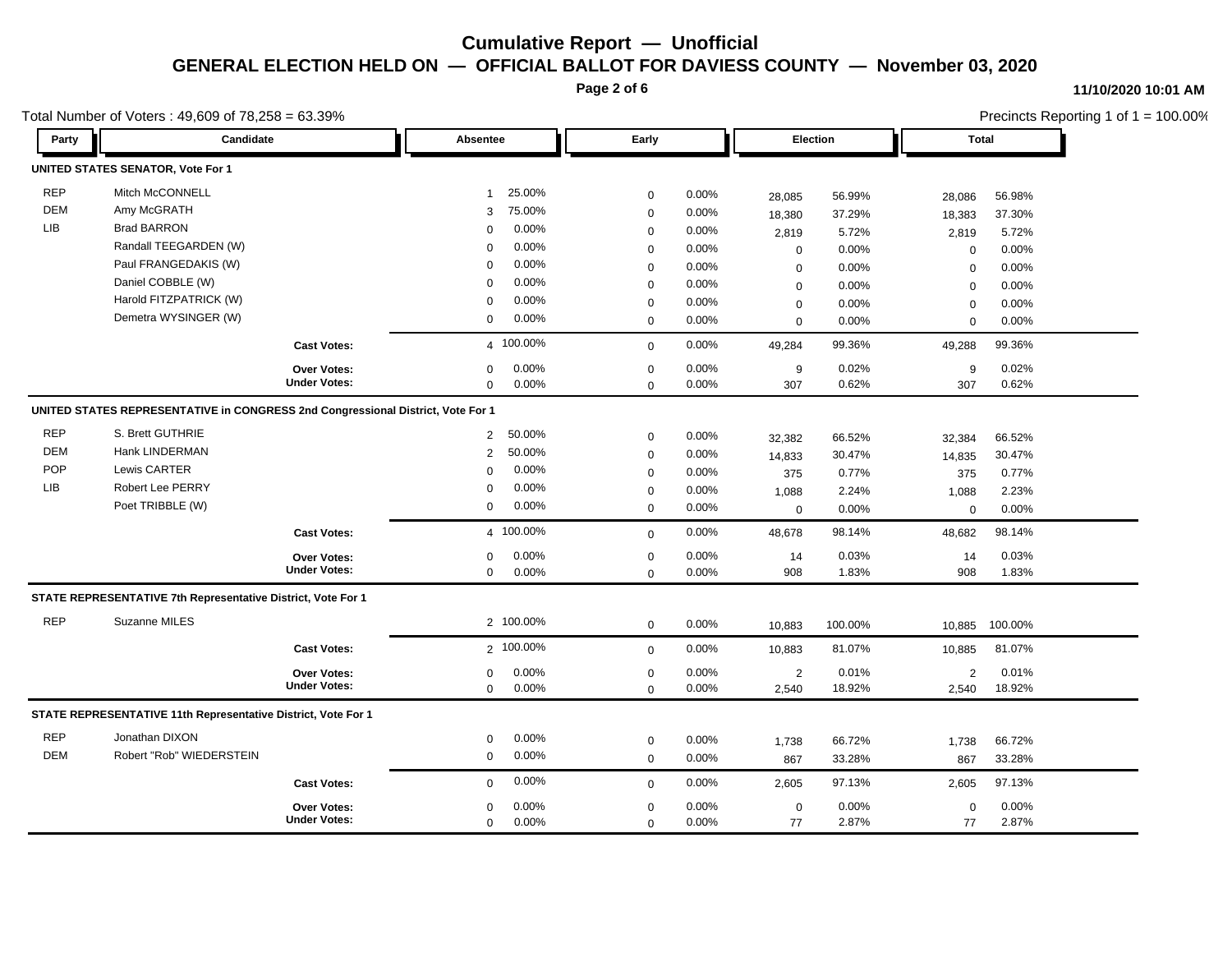**Page 3 of 6**

### **11/10/2020 10:01 AM**

|            | Total Number of Voters: 49,609 of 78,258 = 63.39%                              |                     |                |           |             |          |                |         | Precincts Reporting 1 of 1 = 100.00% |         |  |
|------------|--------------------------------------------------------------------------------|---------------------|----------------|-----------|-------------|----------|----------------|---------|--------------------------------------|---------|--|
| Party      | Candidate                                                                      |                     | Absentee       |           | Early       |          | Election       |         | Total                                |         |  |
|            | STATE REPRESENTATIVE 12th Representative District, Vote For 1                  |                     |                |           |             |          |                |         |                                      |         |  |
| <b>REP</b> | Jim GOOCH JR.                                                                  |                     | $\mathbf 0$    | 0.00%     | $\mathbf 0$ | 0.00%    | 2,739          | 74.05%  | 2,739                                | 74.05%  |  |
| <b>DEM</b> | Arthur "Art" McLAUGHLIN                                                        |                     | $\mathbf 0$    | 0.00%     | $\mathsf 0$ | 0.00%    | 960            | 25.95%  | 960                                  | 25.95%  |  |
|            |                                                                                | <b>Cast Votes:</b>  | $\mathbf 0$    | 0.00%     | $\mathbf 0$ | 0.00%    | 3,699          | 97.44%  | 3,699                                | 97.44%  |  |
|            |                                                                                | Over Votes:         | $\mathbf 0$    | 0.00%     | $\mathbf 0$ | 0.00%    | $\mathbf 0$    | 0.00%   | $\mathbf 0$                          | 0.00%   |  |
|            |                                                                                | <b>Under Votes:</b> | $\mathbf 0$    | 0.00%     | $\mathbf 0$ | $0.00\%$ | 97             | 2.56%   | 97                                   | 2.56%   |  |
|            | STATE REPRESENTATIVE 13th Representative District, Vote For 1                  |                     |                |           |             |          |                |         |                                      |         |  |
| <b>REP</b> | D. J. JOHNSON                                                                  |                     | $\mathbf 0$    | 0.00%     | $\mathbf 0$ | 0.00%    | 9,484          | 53.73%  | 9,484                                | 53.73%  |  |
| <b>DEM</b> | Jim GLENN                                                                      |                     |                | 1 100.00% | $\mathbf 0$ | 0.00%    | 8,166          | 46.27%  | 8,167                                | 46.27%  |  |
|            |                                                                                | <b>Cast Votes:</b>  |                | 1 100.00% | $\mathbf 0$ | $0.00\%$ | 17,650         | 98.44%  | 17,651                               | 98.44%  |  |
|            |                                                                                | Over Votes:         | $\mathbf 0$    | 0.00%     | $\mathbf 0$ | 0.00%    | 8              | 0.04%   | 8                                    | 0.04%   |  |
|            |                                                                                | <b>Under Votes:</b> | $\mathbf 0$    | 0.00%     | $\mathbf 0$ | 0.00%    | 272            | 1.52%   | 272                                  | 1.52%   |  |
|            | STATE REPRESENTATIVE 14th Representative District, Vote For 1                  |                     |                |           |             |          |                |         |                                      |         |  |
| <b>REP</b> | Scott LEWIS                                                                    |                     | $\mathbf 0$    | 0.00%     | $\mathbf 0$ | 0.00%    | 9,521          | 100.00% | 9,521                                | 100.00% |  |
|            |                                                                                | <b>Cast Votes:</b>  | $\mathbf 0$    | 0.00%     | $\mathbf 0$ | 0.00%    | 9,521          | 80.91%  | 9,521                                | 80.91%  |  |
|            |                                                                                | Over Votes:         | 0              | 0.00%     | $\mathbf 0$ | 0.00%    | $\mathbf 0$    | 0.00%   | 0                                    | 0.00%   |  |
|            |                                                                                | <b>Under Votes:</b> | $\mathbf 0$    | 0.00%     | $\mathbf 0$ | $0.00\%$ | 2,246          | 19.09%  | 2,246                                | 19.09%  |  |
|            | DISTRICT JUDGE 6th Judicial District 1st Division (Unexpired Term), Vote For 1 |                     |                |           |             |          |                |         |                                      |         |  |
|            | J. Nick PAYNE                                                                  |                     | $\overline{2}$ | 40.00%    | $\mathbf 0$ | 0.00%    | 19,879         | 48.81%  | 19,881                               | 48.80%  |  |
|            | Misty L. MILLER                                                                |                     | 3              | 60.00%    | $\mathbf 0$ | 0.00%    | 20,852         | 51.19%  | 20,855                               | 51.20%  |  |
|            |                                                                                | <b>Cast Votes:</b>  |                | 5 100.00% | $\mathbf 0$ | 0.00%    | 40,731         | 82.12%  | 40,736                               | 82.12%  |  |
|            |                                                                                | Over Votes:         | $\mathbf 0$    | 0.00%     | $\mathbf 0$ | 0.00%    | 8              | 0.02%   | 8                                    | 0.02%   |  |
|            |                                                                                | <b>Under Votes:</b> | $\mathbf 0$    | 0.00%     | $\mathbf 0$ | 0.00%    | 8,861          | 17.86%  | 8,861                                | 17.86%  |  |
|            | <b>MEMBER BOARD of EDUCATION 3rd Educational District, Vote For 1</b>          |                     |                |           |             |          |                |         |                                      |         |  |
|            | Dianne Burns MACKEY                                                            |                     |                | 1 100.00% | $\mathbf 0$ | $0.00\%$ | 3,079          | 45.56%  | 3,080                                | 45.57%  |  |
|            | <b>Todd ANDERSON</b>                                                           |                     | $\mathbf 0$    | 0.00%     | $\mathbf 0$ | 0.00%    | 3,679          | 54.44%  | 3,679                                | 54.43%  |  |
|            |                                                                                | <b>Cast Votes:</b>  |                | 1 100.00% | $\mathbf 0$ | 0.00%    | 6,758          | 81.94%  | 6,759                                | 81.95%  |  |
|            |                                                                                | <b>Over Votes:</b>  | $\mathbf 0$    | 0.00%     | $\pmb{0}$   | 0.00%    | $\overline{1}$ | 0.01%   | -1                                   | 0.01%   |  |
|            |                                                                                | <b>Under Votes:</b> | $\mathbf 0$    | 0.00%     | $\mathbf 0$ | 0.00%    | 1,488          | 18.04%  | 1,488                                | 18.04%  |  |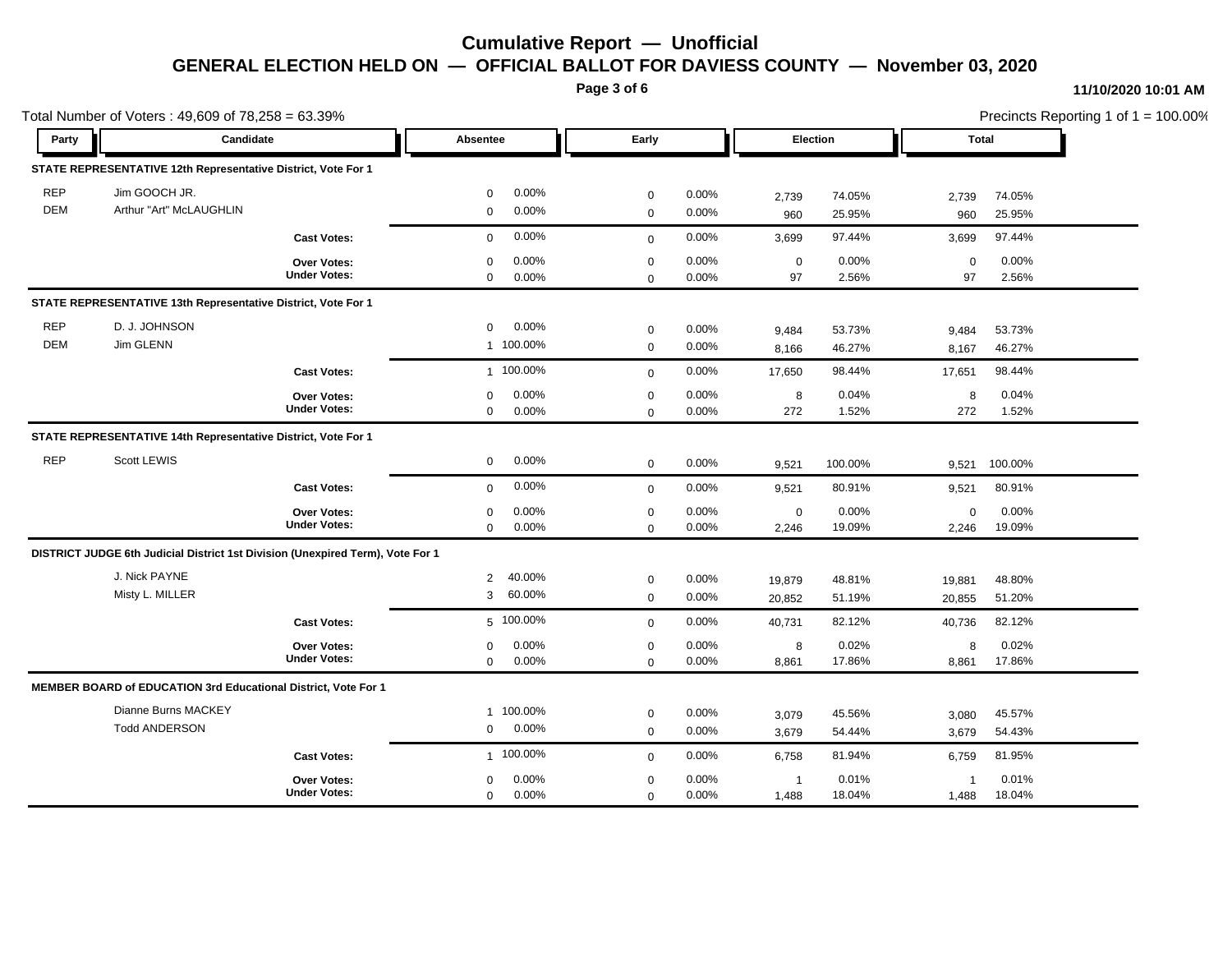**Page 4 of 6**

#### **11/10/2020 10:01 AM**

| Total Number of Voters: 49,609 of 78,258 = 63.39% |                                                                             |                     |                |           |              |       |             |         | Precincts Reporting 1 of 1 = 100.00% |         |  |
|---------------------------------------------------|-----------------------------------------------------------------------------|---------------------|----------------|-----------|--------------|-------|-------------|---------|--------------------------------------|---------|--|
| Party                                             | Candidate                                                                   |                     | Absentee       |           | Early        |       | Election    |         | <b>Total</b>                         |         |  |
|                                                   | MEMBER BOARD of EDUCATION 4th Educational District, Vote For 1              |                     |                |           |              |       |             |         |                                      |         |  |
|                                                   | Frank G. RINEY III.                                                         |                     | $\Omega$       | 0.00%     | $\mathbf 0$  | 0.00% | 4,214       | 69.56%  | 4,214                                | 69.56%  |  |
|                                                   | Sharon CASTLE                                                               |                     | $\mathbf 0$    | 0.00%     | $\mathbf 0$  | 0.00% | 1,844       | 30.44%  | 1,844                                | 30.44%  |  |
|                                                   |                                                                             | <b>Cast Votes:</b>  | $\Omega$       | 0.00%     | $\mathbf{0}$ | 0.00% | 6,058       | 82.82%  | 6,058                                | 82.82%  |  |
|                                                   |                                                                             | Over Votes:         | $\Omega$       | 0.00%     | $\mathbf 0$  | 0.00% | $\mathbf 0$ | 0.00%   | $\mathbf 0$                          | 0.00%   |  |
|                                                   |                                                                             | <b>Under Votes:</b> | $\mathbf 0$    | 0.00%     | $\mathbf 0$  | 0.00% | 1,257       | 17.18%  | 1,257                                | 17.18%  |  |
|                                                   | MEMBER BOARD of EDUCATION 5th Educational District, Vote For 1              |                     |                |           |              |       |             |         |                                      |         |  |
|                                                   | Dale STEWART                                                                |                     |                | 1 100.00% | $\mathbf 0$  | 0.00% | 4,480       | 100.00% | 4.481                                | 100.00% |  |
|                                                   |                                                                             | <b>Cast Votes:</b>  |                | 1 100.00% | $\mathbf{0}$ | 0.00% | 4,480       | 68.74%  | 4,481                                | 68.75%  |  |
|                                                   |                                                                             | Over Votes:         | $\Omega$       | 0.00%     | $\mathbf 0$  | 0.00% | $\mathbf 0$ | 0.00%   | $\mathbf 0$                          | 0.00%   |  |
|                                                   |                                                                             | <b>Under Votes:</b> | $\mathbf 0$    | 0.00%     | $\mathbf 0$  | 0.00% | 2,037       | 31.26%  | 2,037                                | 31.25%  |  |
|                                                   | MEMBER BOARD of EDUCATION Owensboro Independent School District, Vote For 3 |                     |                |           |              |       |             |         |                                      |         |  |
|                                                   | Jeremy EDGE                                                                 |                     |                | 1 100.00% | $\mathbf 0$  | 0.00% | 6,477       | 29.20%  | 6,478                                | 29.21%  |  |
|                                                   | Leigh Rhoads DOYAL                                                          |                     | $\mathbf 0$    | 0.00%     | $\pmb{0}$    | 0.00% | 5,231       | 23.59%  | 5,231                                | 23.59%  |  |
|                                                   | Melissa DECKER                                                              |                     | $\mathbf 0$    | 0.00%     | $\mathbf 0$  | 0.00% | 6,478       | 29.21%  | 6,478                                | 29.21%  |  |
|                                                   | Mallory LEUCHT                                                              |                     | $\mathbf 0$    | 0.00%     | $\mathbf 0$  | 0.00% | 3,992       | 18.00%  | 3,992                                | 18.00%  |  |
|                                                   |                                                                             | <b>Cast Votes:</b>  |                | 1 100.00% | $\mathbf 0$  | 0.00% | 22,178      | 61.87%  | 22,179                               | 61.87%  |  |
|                                                   |                                                                             | <b>Over Votes:</b>  | $\mathbf 0$    | 0.00%     | $\mathbf 0$  | 0.00% | 5           | 0.04%   | 5                                    | 0.04%   |  |
|                                                   |                                                                             | <b>Under Votes:</b> | $\mathbf 0$    | 0.00%     | $\mathbf 0$  | 0.00% | 13,651      | 38.08%  | 13,651                               | 38.08%  |  |
|                                                   | MAYOR City of Owensboro, Vote For 1                                         |                     |                |           |              |       |             |         |                                      |         |  |
|                                                   | Larry CONDER                                                                |                     | $\overline{2}$ | 40.00%    | $\mathbf 0$  | 0.00% | 6,974       | 29.02%  | 6,976                                | 29.02%  |  |
|                                                   | Pamela L. SMITH-WRIGHT                                                      |                     | -1             | 20.00%    | $\mathbf 0$  | 0.00% | 5,109       | 21.26%  | 5,110                                | 21.26%  |  |
|                                                   | Tom WATSON                                                                  |                     | 2              | 40.00%    | $\mathbf 0$  | 0.00% | 9,733       | 40.50%  | 9,735                                | 40.50%  |  |
|                                                   | Dracin WILLIAMS                                                             |                     | 0              | 0.00%     | $\mathbf 0$  | 0.00% | 2,215       | 9.22%   | 2,215                                | 9.22%   |  |
|                                                   |                                                                             | <b>Cast Votes:</b>  |                | 5 100.00% | $\mathbf{0}$ | 0.00% | 24,031      | 91.71%  | 24,036                               | 91.72%  |  |
|                                                   |                                                                             | Over Votes:         | $\Omega$       | 0.00%     | $\mathbf 0$  | 0.00% | 14          | 0.05%   | 14                                   | 0.05%   |  |
|                                                   |                                                                             | <b>Under Votes:</b> | $\mathbf 0$    | 0.00%     | $\mathbf 0$  | 0.00% | 2,157       | 8.23%   | 2,157                                | 8.23%   |  |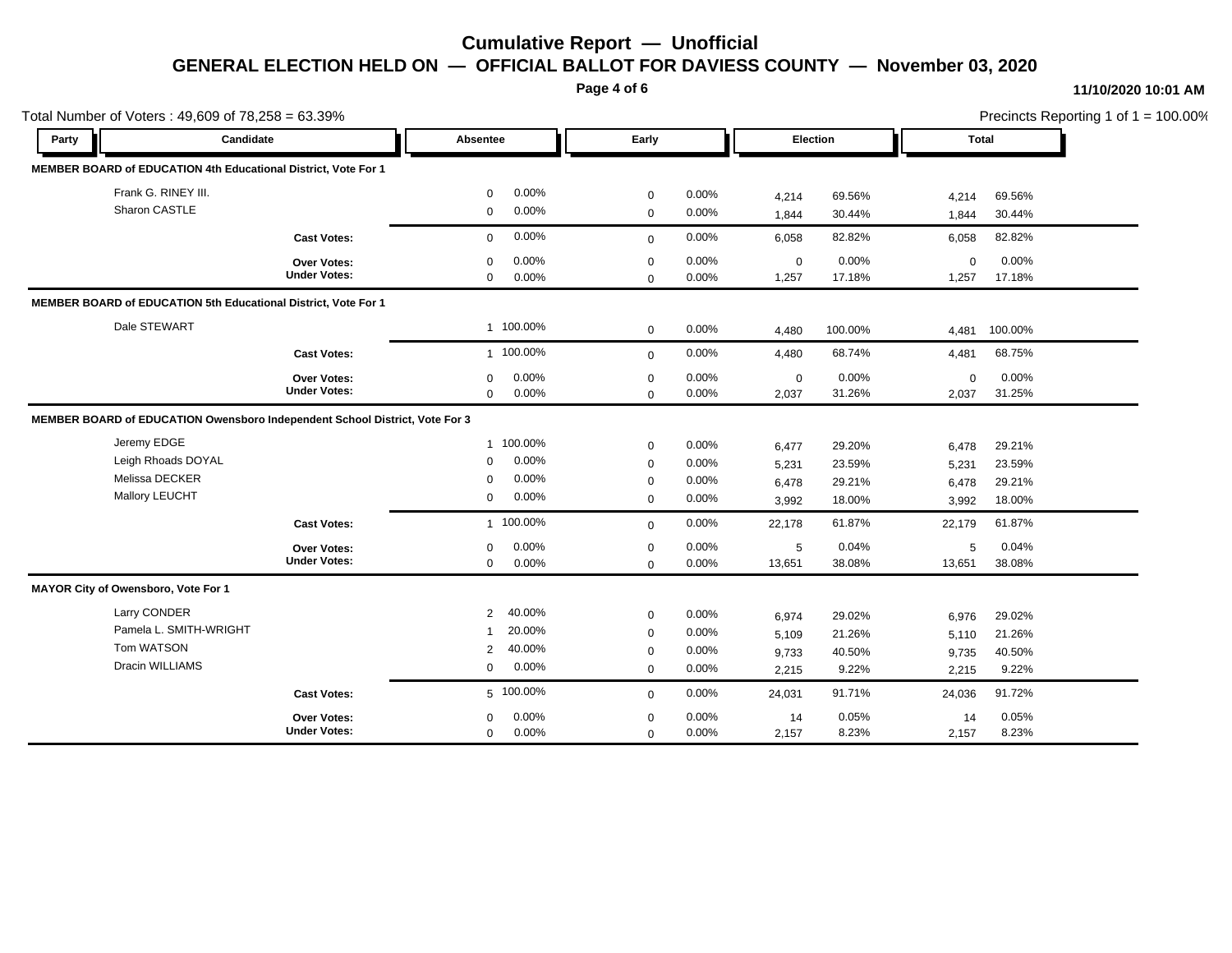**Page 5 of 6**

#### **11/10/2020 10:01 AM**

434 37.41% 37.41%

 434 0.00% 0 0.00%

 $0.00\%$  0.00% 0.00% 0.00% 0.00% 0.00%

0 0.00%

|                  | Total Number of Voters: $49,609$ of $78,258 = 63.39\%$ |                |                   |             |          |             |              | Precincts Reporting 1 of 1 = 100.00% |        |  |
|------------------|--------------------------------------------------------|----------------|-------------------|-------------|----------|-------------|--------------|--------------------------------------|--------|--|
| Party            | Candidate                                              |                | Early<br>Absentee |             | Election |             | <b>Total</b> |                                      |        |  |
|                  | CITY COMMISSIONERS City of Owensboro, Vote For 4       |                |                   |             |          |             |              |                                      |        |  |
|                  | Mark CASTLEN                                           | $\overline{2}$ | 11.76%            | $\mathbf 0$ | 0.00%    | 8,078       | 10.52%       | 8,080                                | 10.52% |  |
|                  | Larry MAGLINGER                                        | -1             | 5.88%             | $\mathbf 0$ | 0.00%    | 8,175       | 10.65%       | 8,176                                | 10.65% |  |
|                  | Gordon "Gordy" WILCHER                                 | $\Omega$       | 0.00%             | $\mathbf 0$ | 0.00%    | 5,752       | 7.49%        | 5,752                                | 7.49%  |  |
|                  | Deirdre A. CARBON                                      |                | 5.88%             | $\mathbf 0$ | 0.00%    | 3,307       | 4.31%        | 3,308                                | 4.31%  |  |
|                  | Dale TAYLOR                                            | $\overline{2}$ | 11.76%            | $\mathbf 0$ | 0.00%    | 5,439       | 7.08%        | 5,441                                | 7.08%  |  |
|                  | Joseph MARTIN                                          | $\Omega$       | 0.00%             | $\mathbf 0$ | 0.00%    | 1,089       | 1.42%        | 1,089                                | 1.42%  |  |
|                  | <b>Jeff SANFORD</b>                                    | $\overline{2}$ | 11.76%            | $\mathbf 0$ | 0.00%    | 7,037       | 9.16%        | 7,039                                | 9.16%  |  |
|                  | Jared Michael REVLETT                                  | $\Omega$       | 0.00%             | $\mathbf 0$ | 0.00%    | 3,910       | 5.09%        | 3,910                                | 5.09%  |  |
|                  | Walter L. LEE                                          |                | 5.88%             | $\mathbf 0$ | 0.00%    | 4,485       | 5.84%        | 4,486                                | 5.84%  |  |
|                  | Michael A. WALKER                                      | $\overline{2}$ | 11.76%            | $\mathbf 0$ | 0.00%    | 3,788       | 4.93%        | 3,790                                | 4.93%  |  |
|                  | Jay VELOTTA                                            |                | 5.88%             | $\mathbf 0$ | 0.00%    | 5,989       | 7.80%        | 5,990                                | 7.80%  |  |
|                  | Debbie FILLMAN                                         | $\overline{2}$ | 11.76%            | $\mathbf 0$ | 0.00%    | 5,832       | 7.59%        | 5,834                                | 7.60%  |  |
|                  | Deanna J. ENDICOTT-SMITH                               | $\Omega$       | 0.00%             | $\mathbf 0$ | 0.00%    | 2,911       | 3.79%        | 2,911                                | 3.79%  |  |
| <b>Bill MOSS</b> |                                                        |                | 5.88%             | $\mathbf 0$ | 0.00%    | 1,890       | 2.46%        | 1,891                                | 2.46%  |  |
|                  | Andy GAMBLIN                                           | -1             | 5.88%             | $\mathbf 0$ | 0.00%    | 1,031       | 1.34%        | 1,032                                | 1.34%  |  |
|                  | <b>Bob GLENN</b>                                       | -1             | 5.88%             | $\mathbf 0$ | 0.00%    | 8,076       | 10.52%       | 8,077                                | 10.52% |  |
|                  | <b>Cast Votes:</b>                                     |                | 17 100.00%        | $\mathbf 0$ | 0.00%    | 76,789      | 73.27%       | 76,806                               | 73.27% |  |
|                  | Over Votes:                                            | 0              | 0.00%             | 0           | 0.00%    | 31          | 0.12%        | 31                                   | 0.12%  |  |
|                  | <b>Under Votes:</b>                                    | $\mathbf 0$    | 0.00%             | $\mathbf 0$ | 0.00%    | 27,895      | 26.62%       | 27,895                               | 26.61% |  |
|                  | CITY COMMISSIONERS City of Whitesville, Vote For 4     |                |                   |             |          |             |              |                                      |        |  |
|                  | Pam MORRIS                                             | $\Omega$       | $0.00\%$          | $\mathbf 0$ | 0.00%    | 158         | 21.76%       | 158                                  | 21.76% |  |
|                  | Shawn Trevor CRABTREE                                  | $\Omega$       | 0.00%             | $\mathbf 0$ | 0.00%    | 120         | 16.53%       | 120                                  | 16.53% |  |
|                  | Joseph "Buddy" MATTINGLY                               | $\Omega$       | 0.00%             | $\mathbf 0$ | 0.00%    | 151         | 20.80%       | 151                                  | 20.80% |  |
|                  | Robert D. "Bob" ABELL                                  | $\Omega$       | $0.00\%$          | 0           | 0.00%    | 142         | 19.56%       | 142                                  | 19.56% |  |
|                  | Joseph "Joey" BEATTY                                   | 0              | $0.00\%$          | $\mathbf 0$ | 0.00%    | 155         | 21.35%       | 155                                  | 21.35% |  |
|                  | <b>Cast Votes:</b>                                     | $\mathbf 0$    | 0.00%             | $\Omega$    | 0.00%    | 726         | 62.59%       | 726                                  | 62.59% |  |
|                  | <b>Over Votes:</b>                                     | $\mathbf 0$    | 0.00%             | $\Omega$    | 0.00%    | $\mathbf 0$ | 0.00%        | 0                                    | 0.00%  |  |

**Under Votes: Over Votes:**

| 3 60.00%  | $0.00\%$ | 28,629 | 66.19% | 28,632 | 66.19%                                           |  |
|-----------|----------|--------|--------|--------|--------------------------------------------------|--|
| 2 40.00%  | $0.00\%$ | 14.624 | 33.81% | 14,626 | 33.81%                                           |  |
| 5 100.00% | 0.00%    | 43,253 | 87.20% | 43,258 | 87.20%                                           |  |
| $0.00\%$  | $0.00\%$ | 14     | 0.03%  | 14     | 0.03%<br>12.77%                                  |  |
|           |          |        |        |        | $0.00\%$<br>$0.00\%$<br>12.77%<br>6,333<br>6,333 |  |

0 0.00%

0.00% 0